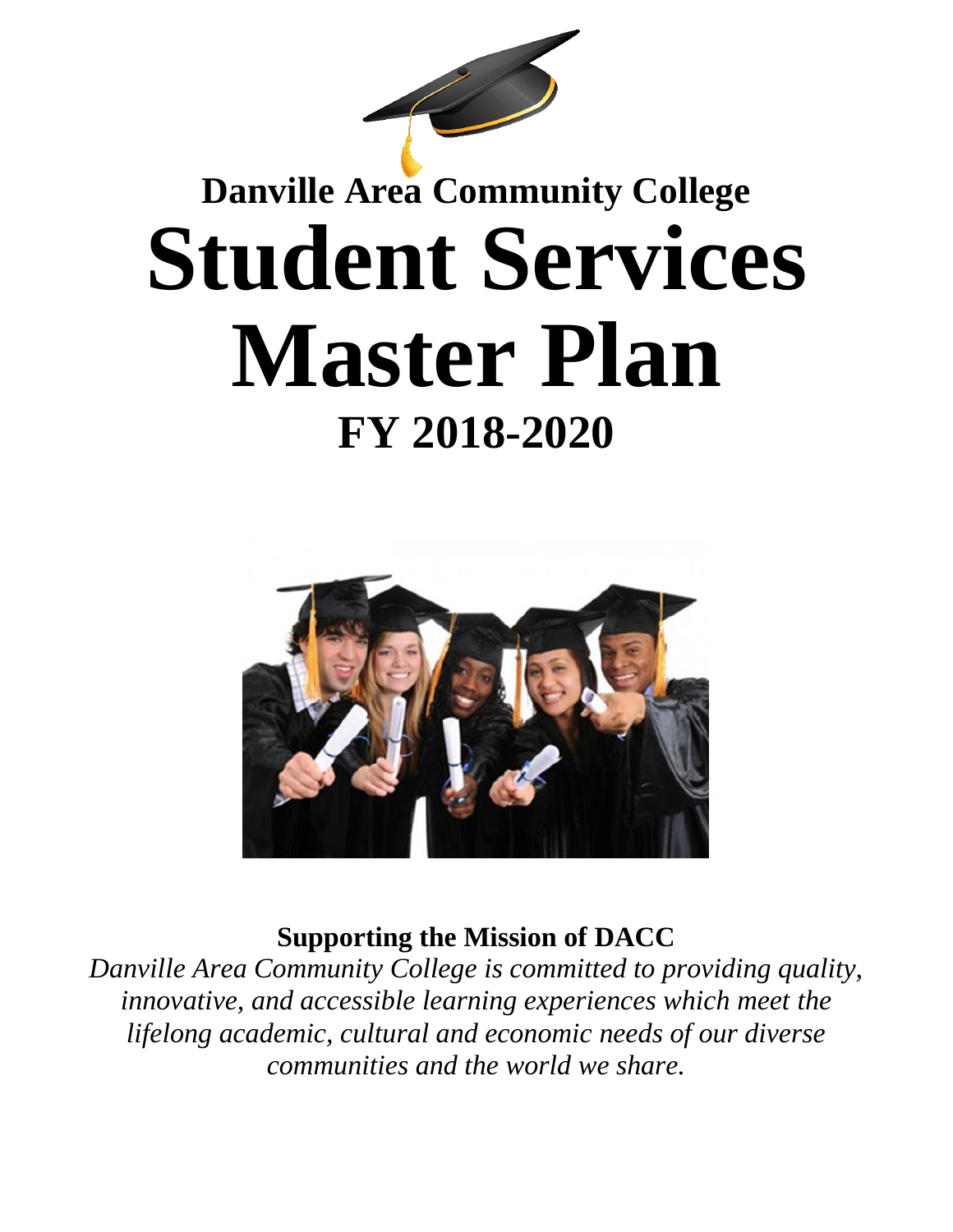## **Student Services**

Student Services advocates for students; enhances educational experiences by engaging the students; improves academic success through services provided; and promotes student growth and development through partnerships within the college and in the community. Student Services also contributes to the culture and framework of the College by providing human resources, developing and maintaining information systems, and by creating or adhering to policies and procedures presented by the College, Federal and State entities, and various third-party stakeholders.

## **Student Services Division Goals FY 2018 - FY 2020**

- 1. Increase student access, engagement, retention and success through more integrated and comprehensive student services.
- 2. Improve student awareness of college services, information, activities and programs.
- 3. Maximize resources and improve Student Services' infrastructures to meet stakeholders' needs.

#### **Dean of Student Services**

The Dean of Student Services promotes the College's mission and goals with the following responsibilities:

- 1. Lead and supervise Student Service departments in collaboration with the College's academic and administrative services.
- 2. Anticipate and incorporate effective, comprehensive support services to increase the academic success of our students.
- 3. Support the College's administrative infrastructure by assisting with communications; following compliance mandates; developing/ evaluating policies and programs; and by understanding and meeting the reporting/service requirements of our stakeholders.

Major Functions:

- Lead Student Services team in assessment, planning and budgeting
- Student Communications
- Student Conduct
- Compile, Address & Assess Student Complaints
- Provide Student Services Perspective Across Campus
- Lead Threat Assessment Team
- Publish the DACC Student Handbook
- Provide Student Activities, Clubs & Organizations
- Various State, Federal and Third-Party compliance requirements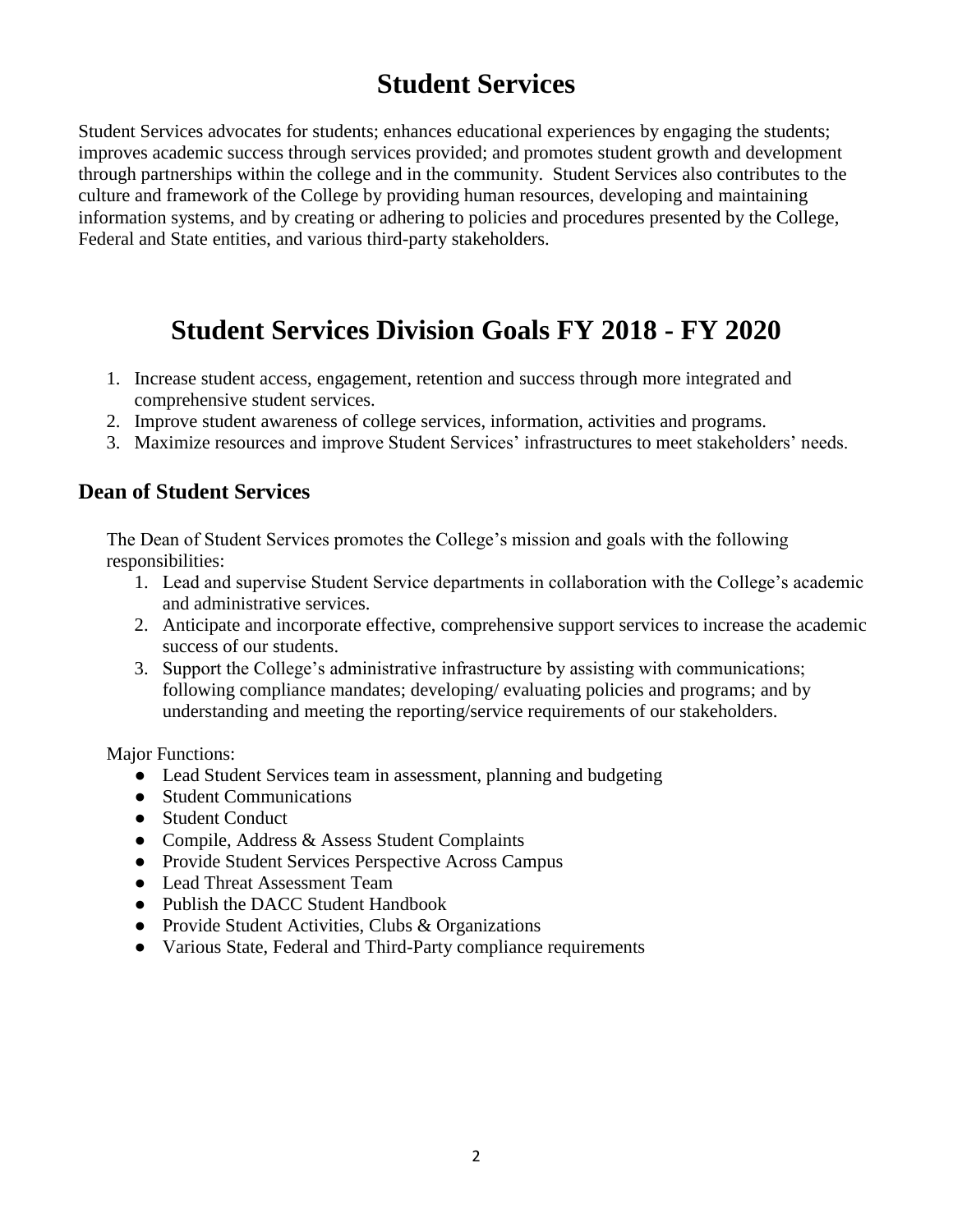### **Student Services Departments**

#### **Advisement & Counseling**

One of the primary functions of Academic Advisement and Counseling is to help all students obtain the type of education best adapted to their needs, abilities and interests. Counselors and academic advisors meet with students to assist them in planning their academic programs and career goals, solving personal problems and adjusting to college.

Major Functions:

- Program of Study/Major Advisement and Registration
- Online Degree Mapping with Student Planning
- Transfer Articulation
- Transfer Guidance
- Crisis Counseling
- Campus & Community Resources & Referral
- Transcript Evaluation
- Liaison for International Students
- Host State University Transfer day for students and community

#### **Admissions, Records & Information**

The Admissions and Registration Office provides students and prospective students with general information about the College, front-line services and processes. Additionally, the office provides walk-in student registration, telephone registration, and student schedule changes for students enrolled for less than twelve credit hours. The office also serves as the hub for all dual credit registrations.

The Information Office serves as the front-line reception center, answering questions and giving directions to walk-in customers and phone customers. The Office also handles student orientations, student ID cards, and student enrollment information for third-parties such as National Student Clearinghouse (NSC) and the National Student Loan Data System (NSLDS).

The Records Office maintains all student academic records, provides transcript evaluations, issues transcripts and grade reports, and evaluates candidates for graduation.

Major Functions:

- Student Applications
- Student ID Cards
- Dual Credit Liaisons, Registrations, Transcripting grades
- ICCB, Clearinghouse and other third-party data retrieval and reporting

#### **Career & Employment Services**

The Career and Employment Services Center assists students in making career and life planning choices. Students wishing assistance in career choice or in gaining skills, which will aid them in the job search process, are encouraged to visit the Career Center. A wealth of career and job search information is available, including internet-based and computerized career guidance programs. Career and Employment Services also helps students with identifying full-time, part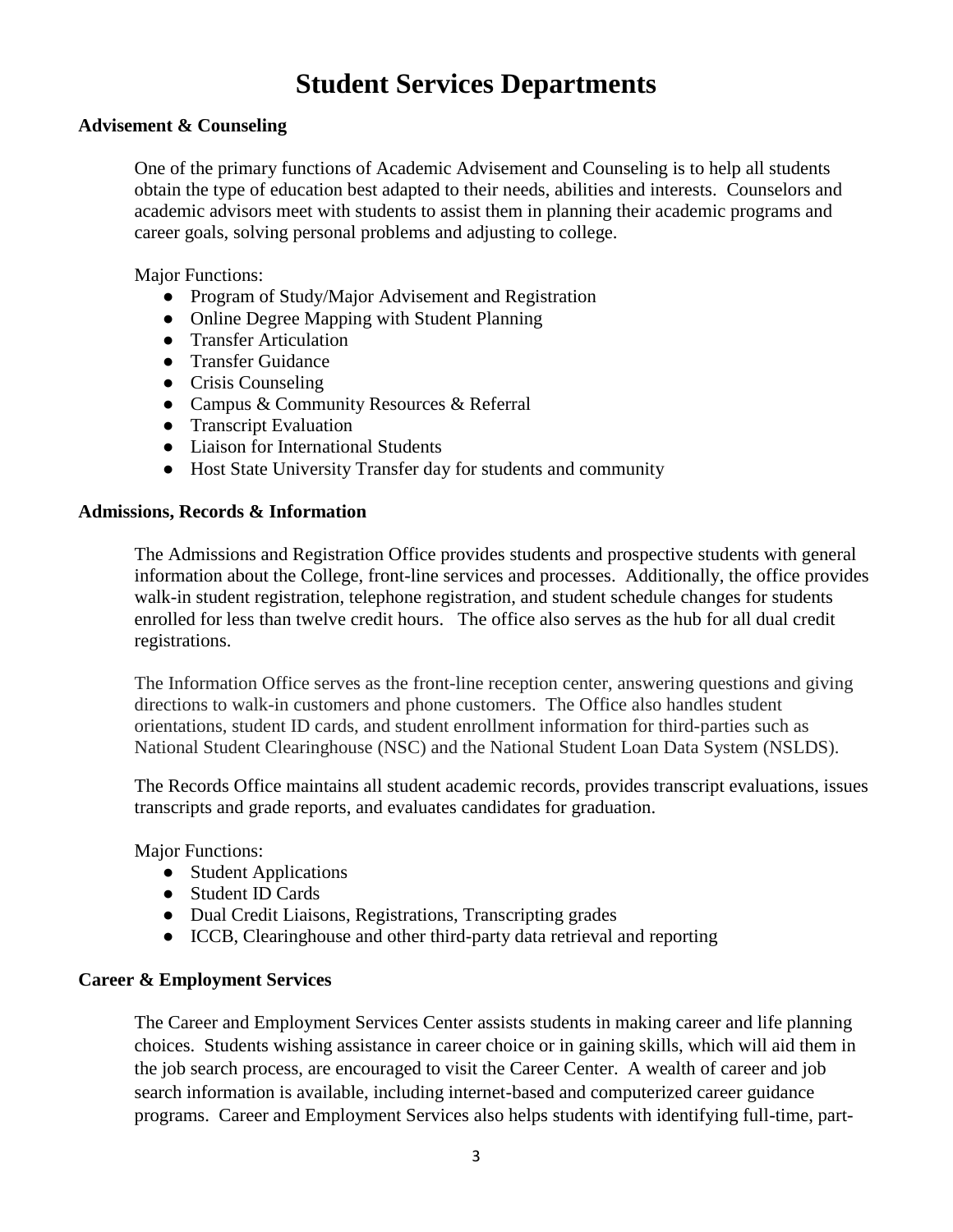time and seasonal employment needs, on and off campus; resume writing; interviewing skills; and appropriate, business-attire clothing. Services are designed to help DACC students acquire the skills necessary for successful job searching as well as to connect students with potential employer contacts.

Major Functions:

- Provide Career Interest & Personality Assessments
- Provide job and labor market information
- Provide information on nontraditional career options
- Pre-Employment Services: Job Readiness Workshops, Resume Writing, Interview Skills
- Maintain Career Clothes Closet to provide students appropriate interview and job clothing
- Host Annual Career Fair
- Provide Career & Employment Outreach in DACC classrooms, to local schools and to various community partners.
- Facilitate Illinois Cooperative Work Study Grant
- Post job openings through online systems and physical publications
- Provide assistance/computers for students to update resumes and search/apply for jobs online
- Assist employers with finding suitable employees

#### **Child Development Center**

The Center is a licensed day care facility with a preschool program during the morning. It serves children between the ages of 15 months and 5 years during the year and 6 years old to 12 years old during the summer months. The center is open to children of college students, faculty, staff and community. The purpose of the Child Development Center is 1) to promote the social, emotional, physical and intellectual growth of the child; 2) to aid in development of a sound self-concept; and 3) to further growth in language skills.

We have designed our program to incorporate concepts of how young children learn as individuals and as group members.

Major Functions:

- Develop cohesive curricula geared to the children's development and ability, movement through the CDC's classrooms, state/federal mandates, and Kindergarten requirements..
- Develop activities where children will learn through hand on experiences..
- Provide support and services to our college students.
- Provide a quality laboratory for classes needing observations and interaction.
- Provide mentoring and guidance for students internship.
- Provide educational workshops for students, parents and community.
- Provide college students with a part time job when attending classes.
- Provide a quality food program that is in compliance with the State Board of Education.
- Maintain compliance with Federal and State laws and College policies and procedures.

#### **Financial Aid**

The primary objective of the DACC student financial aid office is to ensure that eligible students are awarded in an efficient and accurate manner and to help them maximize all types of student aid for which they may be eligible and at the same time ensure the institution is in compliance with all Federal and State regulations.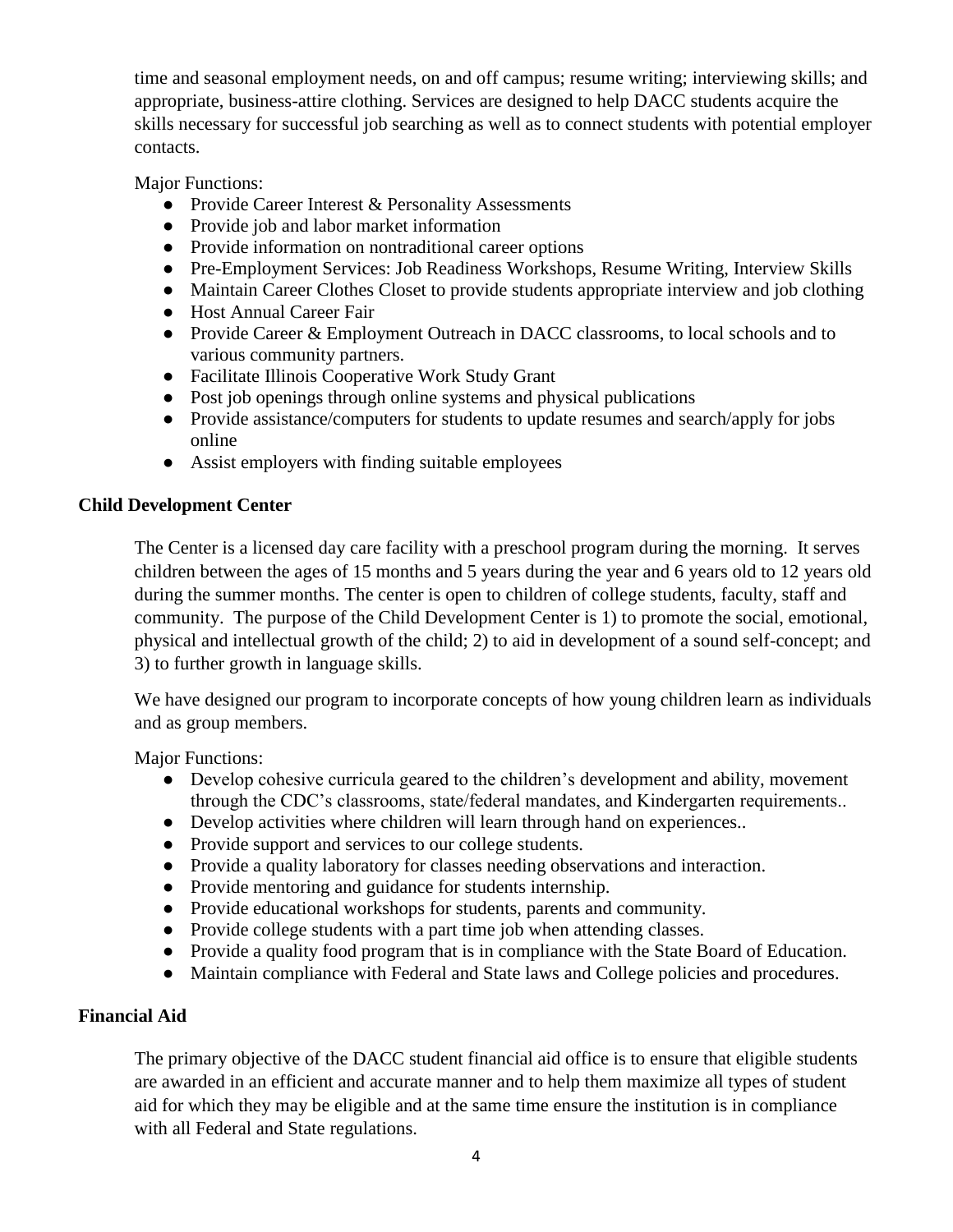Major Functions:

- Promote and provide friendly, informative services to students; assisting students/parents with the federal and State financial aid processes.
- Market and communicate financial aid options to all residents of District 507; including high school Financial Aid Nights, community events, campus events, one-on-one meetings with students/parents, and social media information campaigns.
- Award financial aid in a consistent, fair and equitable fashion compliant with current regulations.
- Maintain compliance with Federal and State laws and College policies and procedures; informing and educating DACC stakeholders of all changes/updates.

#### **Recruitment**

The Coordinator of Recruitment and Retention creates and coordinates a broad range of activities and programs that support the recruitment of prospective students and retention of current students. Recruitment efforts will include working with 4 main segments: 1) high school students, 2) adult students, 3) geographic reach with Indiana residents and International students, and 4) online students. Retention strategies will include, but are not limited to the research of student retention issues and the development of programs, in conjunction with instruction and student services departments, that will help ensure the success of at-risk populations.

Major Functions:

- Recruitment of prospective students; focus on middle school, high school, adult, 7-county Indiana, International, Veteran, and online populations
- Assist with ACCUPLACER placement testing at high schools
- Coordinate high school senior registration days (DDD Discover DACC Days) on campus
- Represent DACC at various community and educational activities/functions
- Plan and organize on-campus recruitment programs (open houses, workshops, events, etc.)
- Provide information to prospective students, follow-up with interests, establish connections with potential students and recruitment channels (middle schools, high schools, community agencies, etc.)
- Assist with the development of recruitment materials

#### **Student Development & Conduct**

The Student Development Advisor is responsible for assisting in the day-to-day operations of the student conduct system. The Advisor is involved in a variety of activities covering the entire student conduct process. The Incumbent will also serve as a mentor to at-risk students identified through retention strategies and the student conduct system. Career advisement services will also be provided by this office. Ultimately, all responsibilities will focus on student support, development, and success.

Major Functions:

- Investigate behavior reports
- Meet with students who have allegedly violated the Student Code of Conduct
- Advocate for students and troubleshoot problems
- Serve as the liaison with the Dean of Student Services, Campus Security, Counseling and Threat Assessment Team
- Communicate with high schools, parents (when warranted) and college faculty/ administrators to ensure retention and success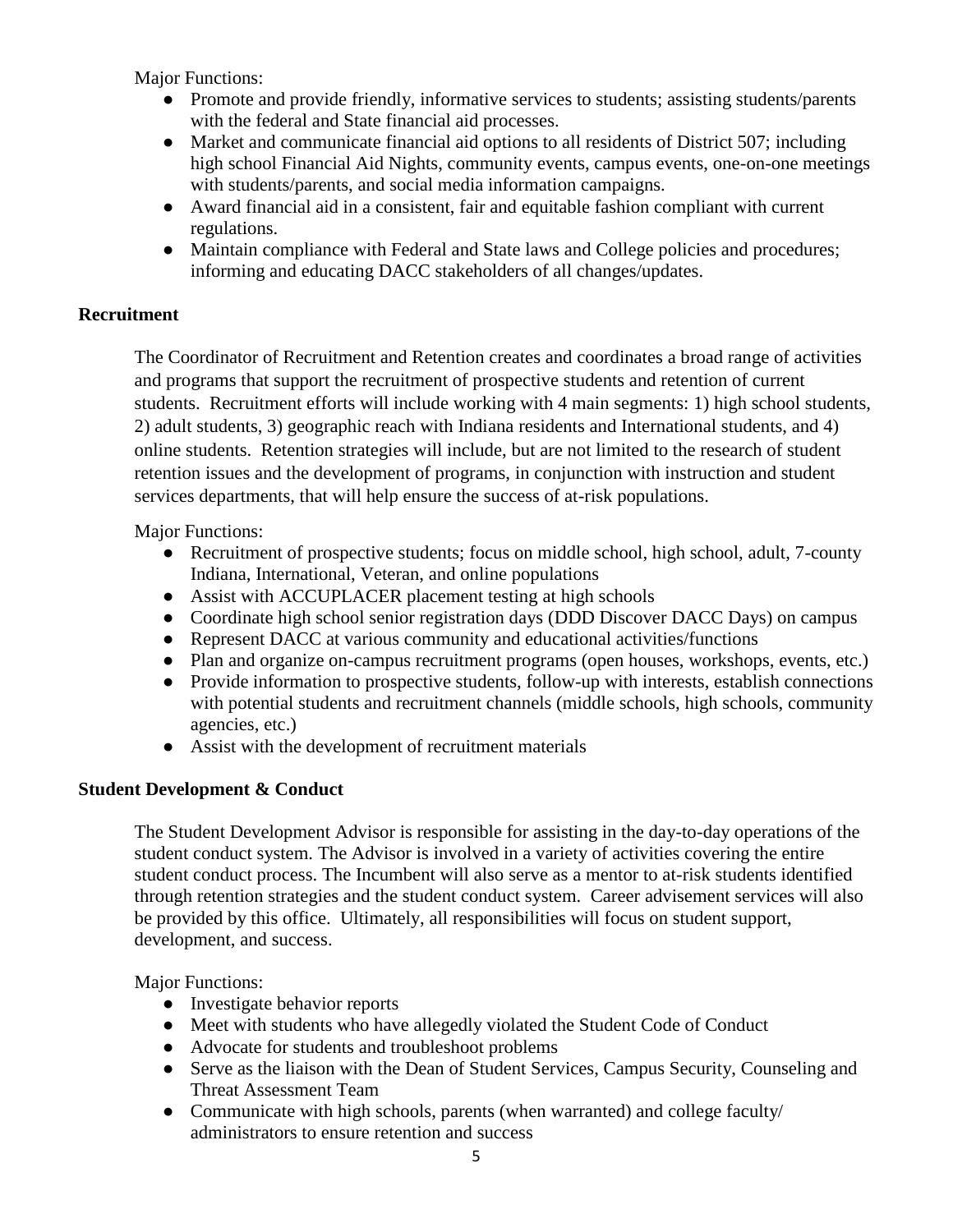#### **Testing & Academic Services Center**

The Testing and Academic Services Center provides academic support services for DACC students and community members. Services provided through the Testing Center include test proctoring for DACC courses, general tutoring services, and testing accommodations for students who have been approved through Disability Services. The Center also serves local employers for employment assessments; third-party proctoring services for students with other online programs and schools; and individuals needing certification or licensure exam proctoring.

Disability Services provides assistance to all qualified students with disabilities, whether they are physical, psychiatric, or educational. Please note, under the ADA and Section 504, a person is an individual with a disability if he or she has a physical or mental impairment that substantially limits one of more major life activities. In order for academic accommodations to be received, students are required to register through the Testing Center/Disability Services office and attend an interview to document the disability and identify their needs. All services are based on individual needs. Examples of available services include adaptive equipment, audio textbooks, interpreters, notetakers, readers, special testing accommodations, and TTY locations.

General Tutoring is provided to all DACC students through the Testing & Academic Services Center. Peer Tutoring is offered in development and basic-level courses of Math, Science, and English, Psychology, and Computer Business. Peer Tutors are also equipped to help students with skills and practice for Studying, Organization, Time Management, Test-Taking, and Note-Taking.

Major Functions:

- Peer and professional tutoring (when available) for developmental and general education courses.
- Disability Services: Provide front-line information and services to students inquiring about the Disability Services at the college. Assess student needs and approve accommodations needed for each course. Provide the accommodations associated with students' specific situations.
- Testing Services: placement testing (Accuplacer), DACC course testing for online courses and students with disability accommodations, remote proctoring, high school equivalency exams, proficiency exams, WorkKeys, Pearson Vue Testing, Castle, HiSET, CLEP exams, and Manufacturing Skills Standards Council (MSSC) testing.

#### **TRIO/Student Success Center**

The mission of the TRIO Student Support Services Program at Danville Area Community College is to help eligible students be successful in college and to obtain their Associate degree. TRIO specifically helps low-income and first-generation college students and individuals with disabilities maintain good academic standing, apply persistence strategies, and graduate and/or transfer to a four-year college/university. Services include assistance with securing financial aid; personal, academic and career counseling; academic tutoring; assistance with transition to fouryear programs from two-year institutions; assistance with applying to graduate and professional programs.

#### Major Functions:

• Academic Advisement & Counseling for Academic Success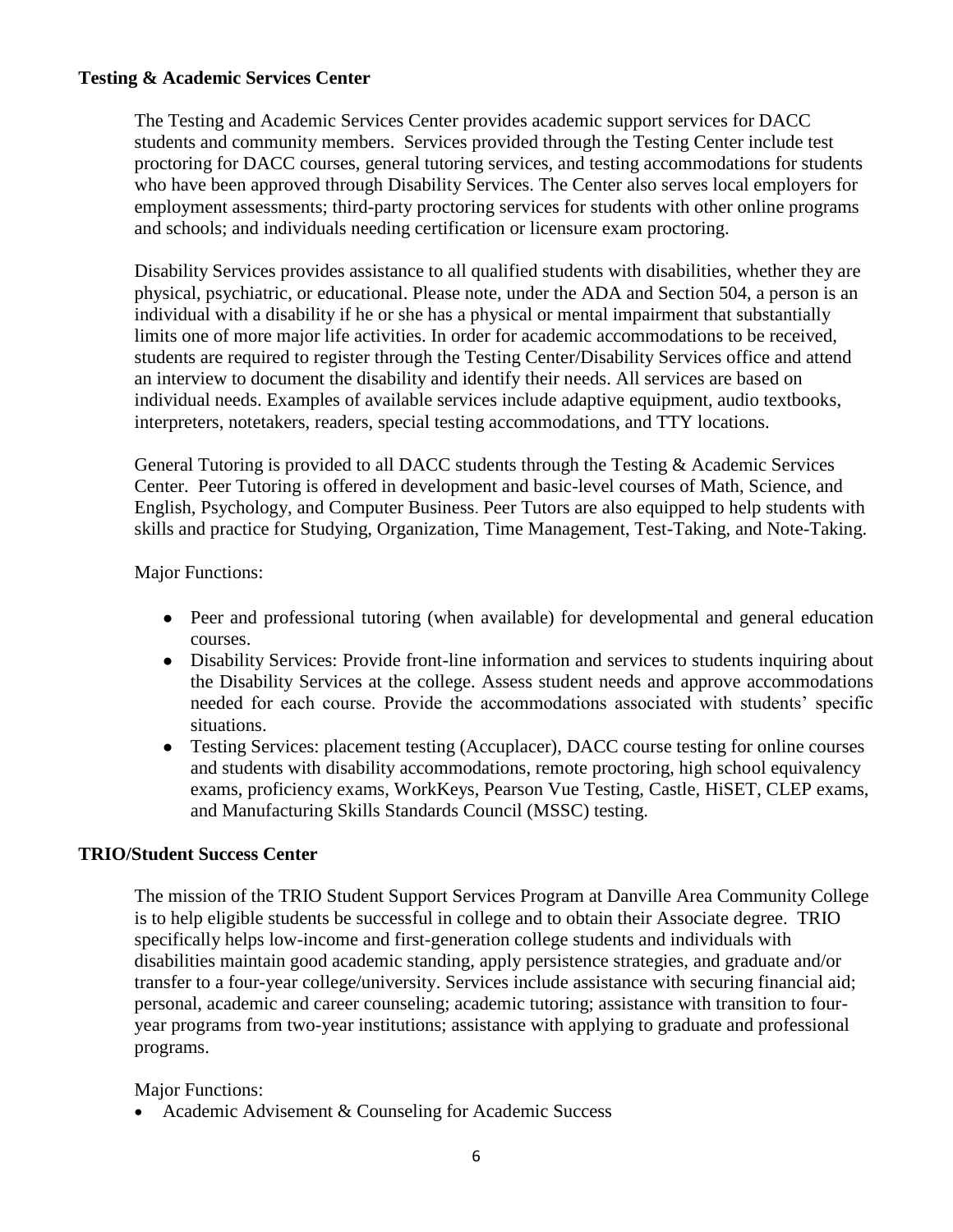- Strategies for Financing College including assistance with scholarship searches and submitting scholarship applications
- Tutoring with Professional Tutors and/or online tutoring
- Assistance with Four-Year College/University Applications and Transfer Process; includes university transfer visits
- Provide computer lab and study area for TRIO participants
- Provide specialized programs such as Freshman Year Experience; Academic Support Workshops; and Small Learning Community Groups

#### **Veteran Services**

The Veterans Multipurpose Employment Center serves the Veteran population in the areas of training and employment. The Center is designed to help Veterans successfully compete in the job market. Services provided include: Career counseling and skills assessment, workshops, current listing of employment opportunities, labor market information and job search tips, resume development, online career libraries and access links, assistance in navigating the college system, and other supportive services. The Veterans Center is the hub of information for other Veteransbased community services and networks.

Major Functions:

- Certify, monitor, bill, and reconcile enrollment and payments through the Veteran Affairs VA-ONCE system and Colleague
- Certify, monitor, bill, and reconcile enrollment and payments through the Illinois Department of Veteran Affairs system and Colleague
- Outreach and partnership with VA to assist veterans with enrolling in school
- Work with the Student Veterans of America organization

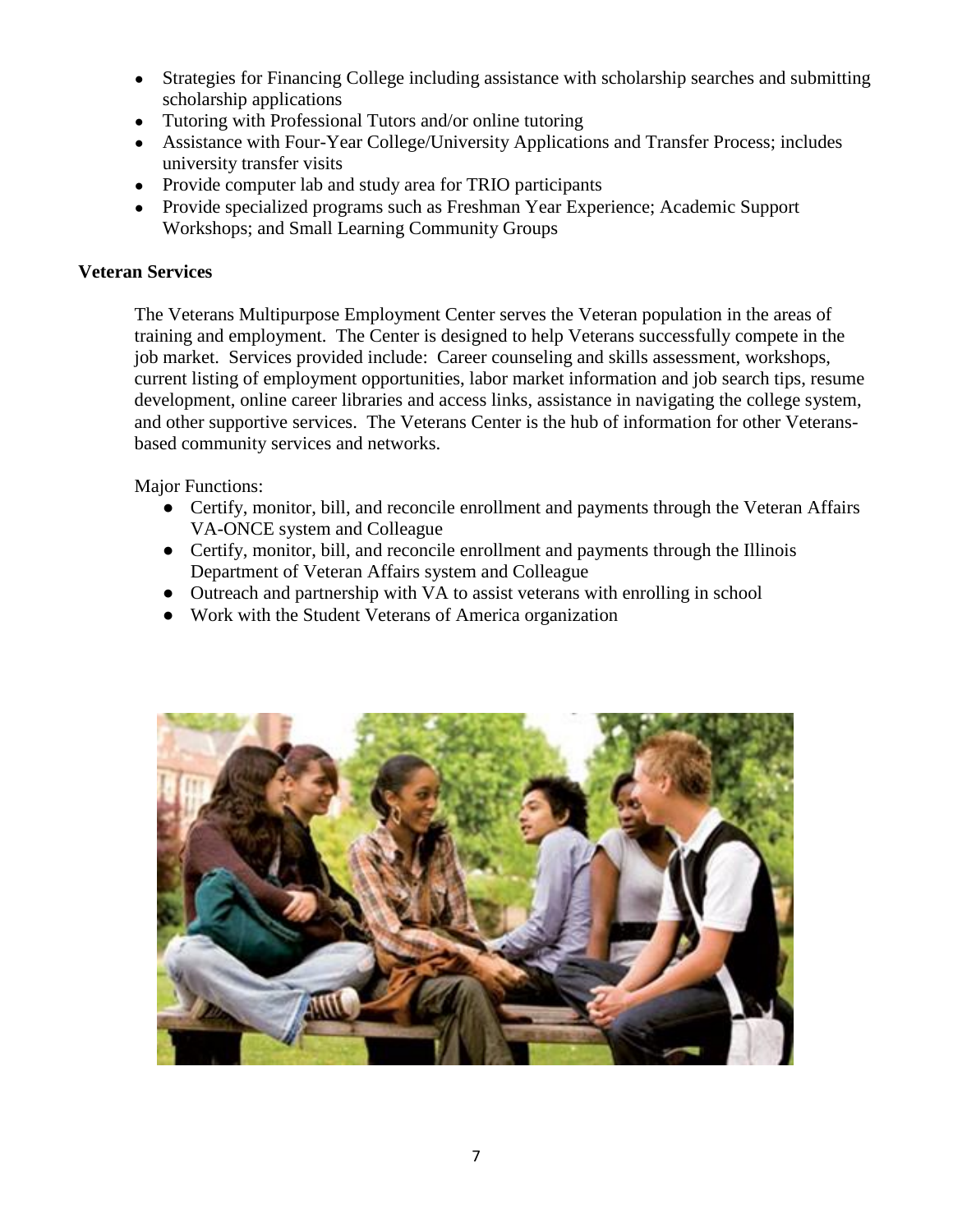## **Tasks & Activities Identified to Support College & Division Goals**

| Dept/Team                               | <b>Strategic Plan</b><br><b>Matrix Goal</b> | <b>Student</b><br><b>Services</b><br>Goal | <b>Task/Activity</b>                                                                                                                                                                                                                                                             | <b>Timeline</b> |
|-----------------------------------------|---------------------------------------------|-------------------------------------------|----------------------------------------------------------------------------------------------------------------------------------------------------------------------------------------------------------------------------------------------------------------------------------|-----------------|
| Advisement &<br>Counseling              | Institutional<br>Excellence                 | 1                                         | Continue the HLC Mandatory Advisement Quality Project<br>and complete the final report.                                                                                                                                                                                          | <b>FY18</b>     |
| Advisement &<br>Counseling              | Institutional<br>Excellence                 | 3                                         | Expand Student Planner use by advisors and students.                                                                                                                                                                                                                             | <b>FY18</b>     |
| Advisement &<br>Counseling              | <b>Student Learning</b>                     | 1                                         | Expand articulation agreements: $2+2$ , $3+1$ ; train staff to<br>provide                                                                                                                                                                                                        | <b>FY19</b>     |
| Advisement &<br>Counseling              | Institutional<br>Excellence                 | 3                                         | Train staff on new articulation agreements and develop<br>website tools for guides and promotion.                                                                                                                                                                                | <b>FY19</b>     |
| Advisement &<br>Counseling              | <b>Student Success</b>                      | $\mathbf{1}$                              | Continue intrusive advisement strategies with Operation<br>Graduation students and nontraditional students.                                                                                                                                                                      | <b>FY19</b>     |
| Advisement &<br>Counseling              | Institutional<br>Excellence                 | 3                                         | Explore scanning software for advisement documents.                                                                                                                                                                                                                              | <b>FY19</b>     |
| Advisement &<br>Counseling              | Institutional<br>Excellence                 | 3                                         | Revitalize Advisement areas with new carpet and chairs.                                                                                                                                                                                                                          | <b>FY19</b>     |
| Advisement &<br>Counseling              | <b>Student Success</b>                      | 3                                         | Expand Advisor & Counselor capabilities with additional<br>training.                                                                                                                                                                                                             | <b>FY19</b>     |
| Advisement &<br>Counseling              | <b>Student Success</b>                      | 3                                         | Automate Transferology data exchange for improved course<br>articulation and information for students.                                                                                                                                                                           | <b>FY19</b>     |
| Admissions,<br>Records &<br>Information | Institutional<br>Excellence                 | 3                                         | Review current policies and procedures to eliminate<br>unnecessary barriers to student success.                                                                                                                                                                                  | <b>FY18</b>     |
| Admissions,<br>Records &<br>Information | <b>Student Success</b>                      | 2                                         | Investigate interventions to increase student support and<br>retention for second year students.                                                                                                                                                                                 | <b>FY18</b>     |
| Admissions,<br>Records &<br>Information | <b>Student Success</b>                      | 3                                         | Investigate the use of midterm grades on DACC<br>campus. (Best practice cited by AtD colleges and will reduce<br>a number of issues when we completely move over to<br>Student Self Service (need for additional customized<br>programming for early and midterm verifications). | <b>FY 18</b>    |
| Admissions,<br>Records &<br>Information | Institutional<br>Excellence                 | 3                                         | Investigate an online application to streamline application<br>processes (will also help Foundation Scholarship process).                                                                                                                                                        | <b>FY18</b>     |
| Career &<br>Employment<br>Services      | Organizational<br>Advancement               | 1                                         | Partner with local industries, economic development<br>representatives, and faculty to integrate "Tour of Business"<br>activities within the Success in College curriculum                                                                                                       | FY19            |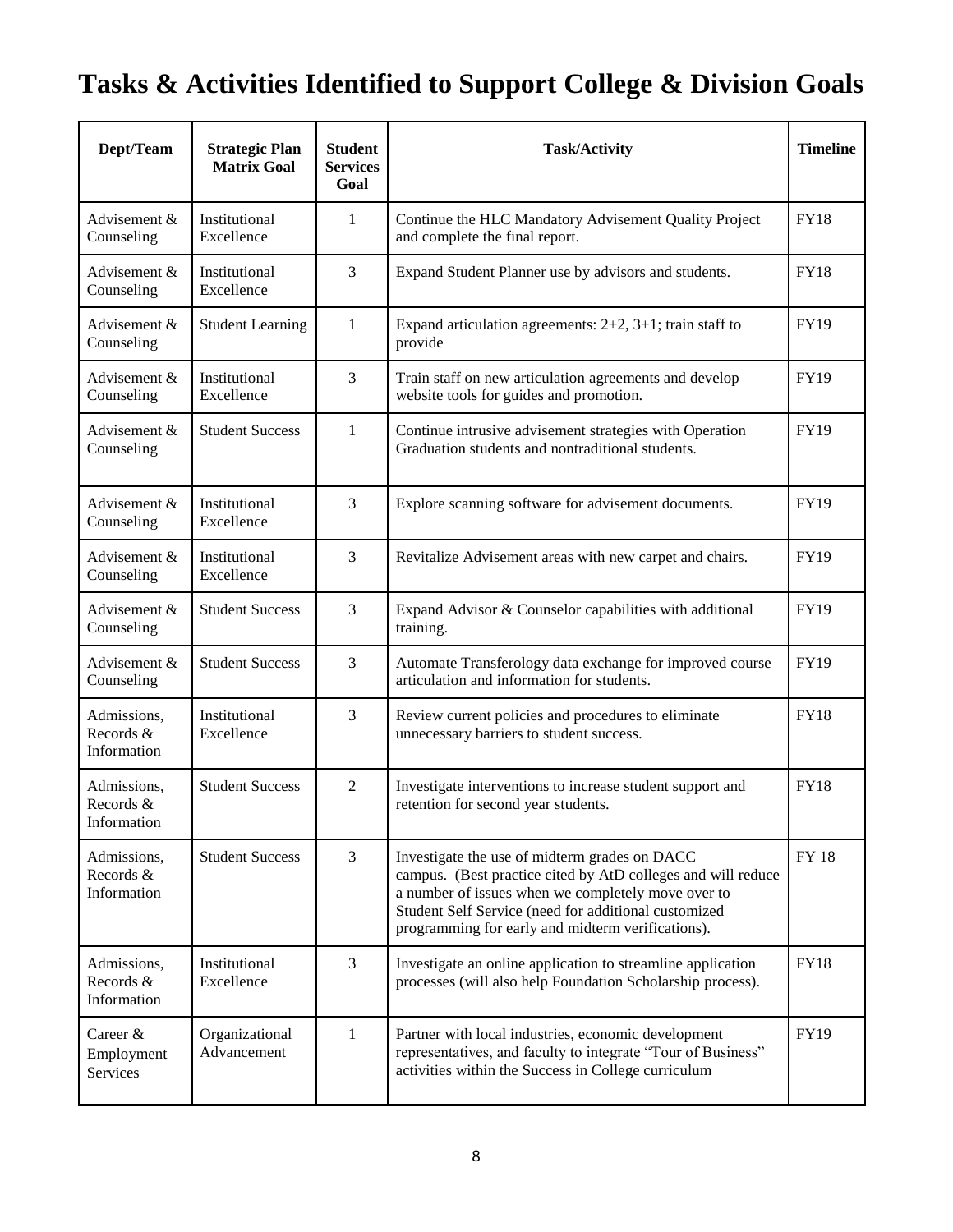| Dept/Team                            | <b>Strategic Plan</b><br><b>Matrix Goal</b>               | <b>Student</b><br><b>Services</b><br>Goal | <b>Task/Activity</b>                                                                                                                                                                        | <b>Timeline</b> |
|--------------------------------------|-----------------------------------------------------------|-------------------------------------------|---------------------------------------------------------------------------------------------------------------------------------------------------------------------------------------------|-----------------|
| Career &<br>Employment<br>Services   | <b>Student Success</b><br>& Organizational<br>Advancement | 3                                         | Partner with Vermilion County Works & the American Job<br>Center to expand student services on campus.                                                                                      | <b>FY18</b>     |
| Career $&$<br>Employment<br>Services | <b>Student Success</b>                                    | 1, 3                                      | Connect with Adult Education and special population<br>students with career counseling for a smooth transition into<br>undergraduate educational programs and job search skill<br>building. | <b>FY18</b>     |
| Career $&$<br>Employment<br>Services | Organizational<br>Advancement                             | 1                                         | Survey faculty and staff for a list of employment needs to<br>inform office activities improvement of services                                                                              | <b>FY18</b>     |
| Career $&$<br>Employment<br>Services | <b>Student Learning</b>                                   | 1, 2, 3                                   | Offer Career Services workshops in the areas of career<br>development processes, resume writing, and interviewing<br>skills to faculty as an alternative to cancellation of class           | <b>FY18</b>     |
| Child<br>Development<br>Center       | <b>Student Learning</b><br>& Institutional<br>Excellence  | $\overline{c}$                            | Add a new toddler classroom to meet student and community<br>demand.                                                                                                                        | <b>FY18</b>     |
| Child<br>Development<br>Center       | Institutional<br>Excellence                               | $\overline{2}$                            | Develop and administer a survey to both parents and<br>students. (Utilize Survey Monkey or Google Forms.)                                                                                   | <b>FY19</b>     |
| Disability<br>Services               | <b>Student Success</b>                                    | $\overline{c}$                            | Develop and deliver a Disability Services Orientation.                                                                                                                                      | <b>FY18</b>     |
| Disability<br>Services               | Institutional<br>Excellence                               | 3                                         | Establish a budget for Disability Services that is<br>institutionally funded.                                                                                                               | <b>FY19</b>     |
| Disability<br>Services               | Institutional<br>Excellence                               | 3                                         | Establish an area designated to serve students with<br>disabilities (i.e., tutoring lab).                                                                                                   | FY19            |
| Disability<br>Services               | <b>Student Success</b>                                    | 1, 3                                      | Offer more inclusive services for students with disabilities<br>with a full-time staff. Services would include advisement,<br>registration, etc.                                            | FY19            |
| Financial Aid                        | Institutional<br>Excellence                               | 3                                         | Purchase and integrate Financial Aid Self-Service module<br>into current Self Service portal                                                                                                | <b>FY18</b>     |
| Financial Aid                        | Institutional<br>Excellence                               | 3                                         | Collaborate with Foundation to explore alternative options<br>for transfer students who request loans for FR/SO years.                                                                      | FY19            |
| Financial Aid                        | <b>Student Success</b>                                    | 3                                         | Collaborate with Business Office to explore options for<br>getting refunds to students sooner.                                                                                              | <b>FY19</b>     |
| Financial Aid                        | <b>Student Success</b>                                    | 1                                         | Expand Financial Aid counseling for all to include Financial<br>Literacy (building budgets, real costs of attending college).                                                               | FY19            |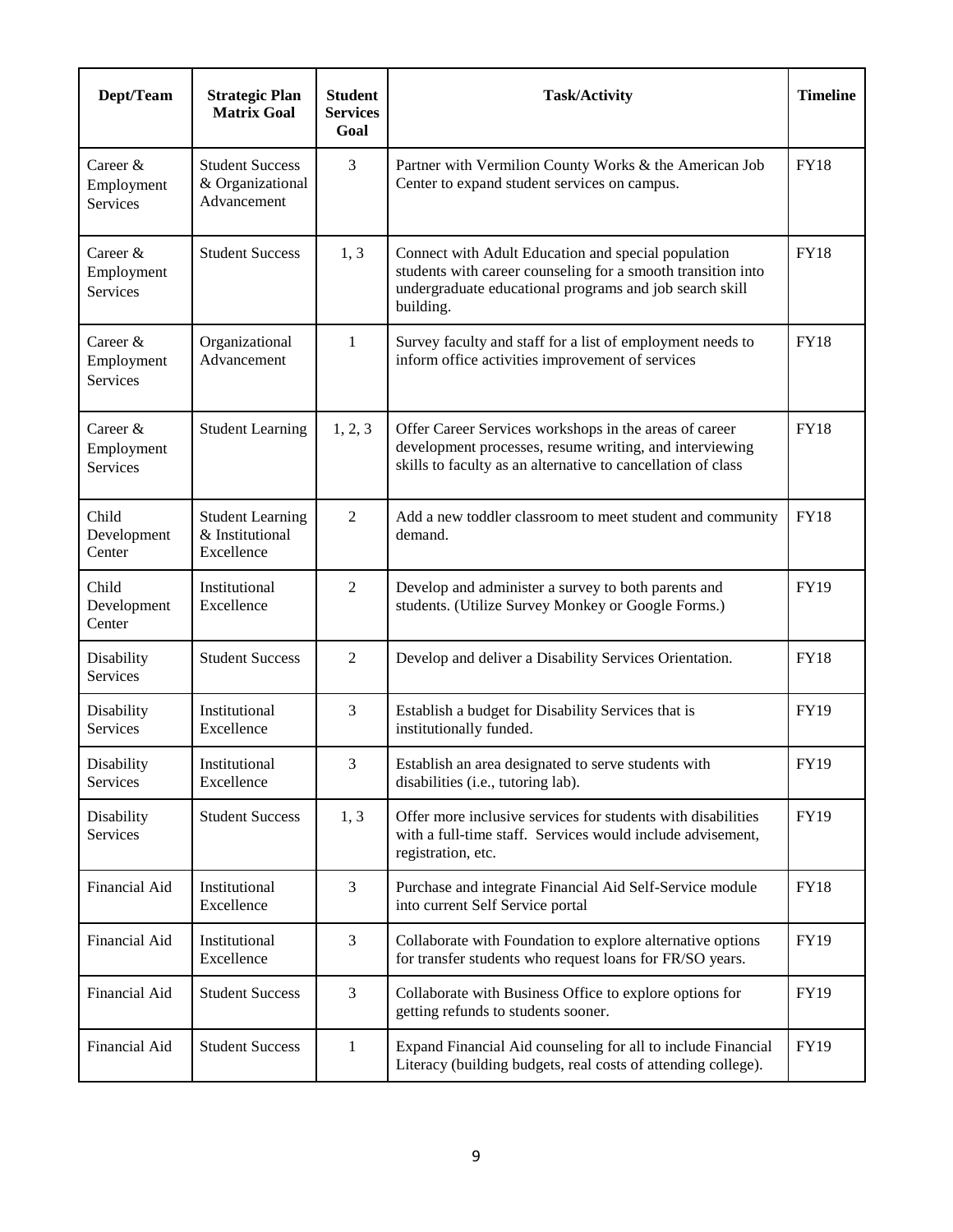| Dept/Team              | <b>Strategic Plan</b><br><b>Matrix Goal</b>                | <b>Student</b><br><b>Services</b><br>Goal | <b>Task/Activity</b>                                                                                                                                                | <b>Timeline</b> |
|------------------------|------------------------------------------------------------|-------------------------------------------|---------------------------------------------------------------------------------------------------------------------------------------------------------------------|-----------------|
| Financial Aid          | Organizational<br>Advancement                              | 1                                         | Expand outreach to high school students, presenting<br>Financial Aid information to Sophomores, Juniors and<br>Seniors.                                             | FY19            |
| Recruitment            | <b>Student Learning</b><br>& Organizational<br>Advancement | $\overline{2}$                            | Develop recruitment plan for Past DACC Graduates;<br>highlighting transfer, $3+1$ programs, etc.).                                                                  | FY19            |
| Recruitment            | Organizational<br>Advancement                              | 3                                         | Utilize current students for recruitment visits and for social<br>media testimonials.                                                                               | FY19            |
| Recruitment            | Organizational<br>Advancement                              | $\overline{2}$                            | Expand targeted social media campaigns to high school<br>students (sophomore thru senior); highlighting Dual Credit<br>and other high-demand programs.              | FY19            |
| Recruitment            | <b>Student Success</b>                                     | $\mathbf{1}$                              | Assess the Bonus Course strategy for additional course<br>taking.                                                                                                   | <b>FY18</b>     |
| Recruitment            | Organizational<br>Advancement                              | 2                                         | Deliver specific message (via mail) to the parents of high<br>achieving sophomores and juniors.                                                                     | FY19            |
| Recruitment            | Organizational<br>Advancement                              | 3                                         | Revamp recruitment pieces: viewbook (social media and<br>print format), dual credit brochure, financing college                                                     | FY19            |
| Recruitment            | Organizational<br>Advancement                              | 2                                         | Expand recruitment efforts in Indiana; targeting online<br>opportunities (dual credit and traditional college).                                                     | FY19            |
| Student<br>Development | <b>Student Success</b>                                     | 1                                         | Survey incoming students to develop a student activities<br>schedule that will increase student engagement.                                                         | <b>FY18</b>     |
| Student<br>Development | <b>Student Learning</b>                                    | 1                                         | Develop online learning modules to reinforce student<br>learning opportunities regarding vital policies and<br>procedures, success strategies, and student conduct. | FY19            |
| Student<br>Development | <b>Student Success</b>                                     | $\mathbf{1}$                              | Add intramural sports and clubs identified in incoming<br>student surveys.                                                                                          | FY19            |
| Student<br>Services    | Institutional<br>Excellence                                | 3                                         | Investigate integrated enrollment services models.                                                                                                                  | <b>FY18</b>     |
| Student<br>Services    | Institutional<br>Excellence                                | $\overline{2}$                            | Investigate a DACC mobile app to improve communications.                                                                                                            | <b>FY18</b>     |
| Student<br>Services    | Institutional<br>Excellence                                | 3                                         | Assist the move to the Student Self-Service platform (away<br>from WebAdvisor).                                                                                     | <b>FY18</b>     |
| Student<br>Services    | Institutional<br>Excellence                                | 3                                         | Develop a DACC webpage for parents.                                                                                                                                 | <b>FY18</b>     |
| Student<br>Services    | Institutional<br>Excellence                                | 3                                         | Update the Jaguar Spot landing page for streamlined<br>communications.                                                                                              | <b>FY18</b>     |
| Student<br>Services    | <b>Student Success</b>                                     | 1, 3                                      | Scale-Up the DACC Mentoring Program to include<br>Operation Graduation cohorts.                                                                                     | <b>FY18</b>     |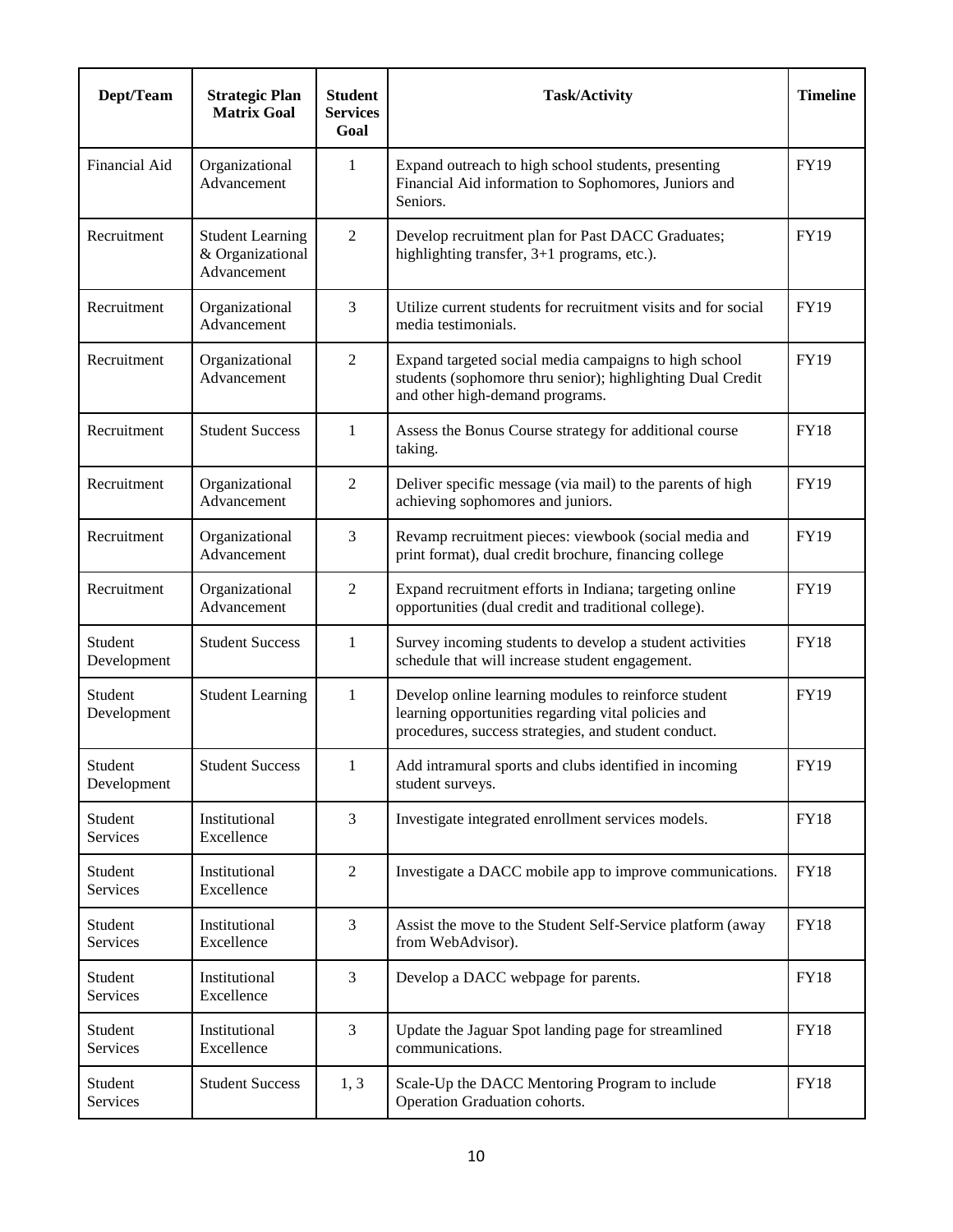| Dept/Team                  | <b>Strategic Plan</b><br><b>Matrix Goal</b>             | <b>Student</b><br><b>Services</b><br>Goal | <b>Task/Activity</b>                                                                                                                                             | <b>Timeline</b> |
|----------------------------|---------------------------------------------------------|-------------------------------------------|------------------------------------------------------------------------------------------------------------------------------------------------------------------|-----------------|
| Student<br>Services        | Institutional<br>Excellence                             | 3                                         | Train staff on Strategic Enrollment Management processes to<br>develop SEM mindset at DACC.                                                                      | <b>FY18</b>     |
| Student<br>Services        | Institutional<br>Excellence                             | 3                                         | Increase communications between faculty and student<br>services to improve awareness of college services,<br>information, activities and programs.               | <b>FY19</b>     |
| Student<br>Services        | Institutional<br>Excellence                             | $\overline{2}$                            | Review front-line policies and procedures to eliminate<br>unnecessary barriers to student success.                                                               | <b>FY19</b>     |
| Student<br>Services        | <b>Student Success</b>                                  | 1, 3                                      | Review "0" placement score success rates to determine if<br>they support our student success goals.                                                              | <b>FY19</b>     |
| Student<br><b>Services</b> | <b>Student Success</b><br>& Institutional<br>Excellence | $\overline{2}$                            | Implement a mobile app to improve communications.                                                                                                                | <b>FY19</b>     |
| Student<br>Services        | Institutional<br>Excellence                             | 3                                         | Develop a Student Services Succession Plan for the next 5<br>years.                                                                                              | <b>FY19</b>     |
| Student<br><b>Services</b> | Institutional<br>Excellence &<br><b>Student Success</b> | 3                                         | Develop the Online Oasis lab space for online and $3+1$<br>learners.                                                                                             | <b>FY19</b>     |
| Student<br>Services        | Institutional<br>Excellence &<br><b>Student Success</b> | 3                                         | Establish systems and spaces to meet the needs of<br>transgendered students.                                                                                     | <b>FY19</b>     |
| Student<br><b>Services</b> | Institutional<br>Excellence                             | 3                                         | Investigate scanning software for all Student Services<br>departments. Other departments on campus (Business<br>Offices) would also use the software/capability. | <b>FY19</b>     |
| Student<br>Services        | Organizational<br>Advancement                           | 3                                         | Develop and integrate Strategic Enrollment Management<br>processes at DACC.                                                                                      | <b>FY19</b>     |
| Student<br>Services        | Institutional<br>Excellence                             | 3                                         | Revise the Programs of Study listing on the website.                                                                                                             | <b>FY20</b>     |
| Student<br>Services        | Institutional<br>Excellence &<br><b>Student Success</b> | 3                                         | Update student areas to support technology and student<br>engagement.                                                                                            | <b>FY20</b>     |
| <b>Testing Center</b>      | Institutional<br>Excellence                             | $\overline{3}$                            | Develop a plan to increase the physical space in the Testing<br>Center.                                                                                          | <b>FY18</b>     |
| <b>Testing Center</b>      | Institutional<br>Excellence                             | 3                                         | Expand the Testing Center.                                                                                                                                       | <b>FY20</b>     |
| <b>Testing Center</b>      | Institutional<br>Excellence                             | 3                                         | Install security cameras to improve test monitoring.                                                                                                             | FY19            |
| <b>Testing Center</b>      | Institutional<br>Excellence                             | 3                                         | Automate ACCUPLACER score feeds into Colleague.                                                                                                                  | FY19            |